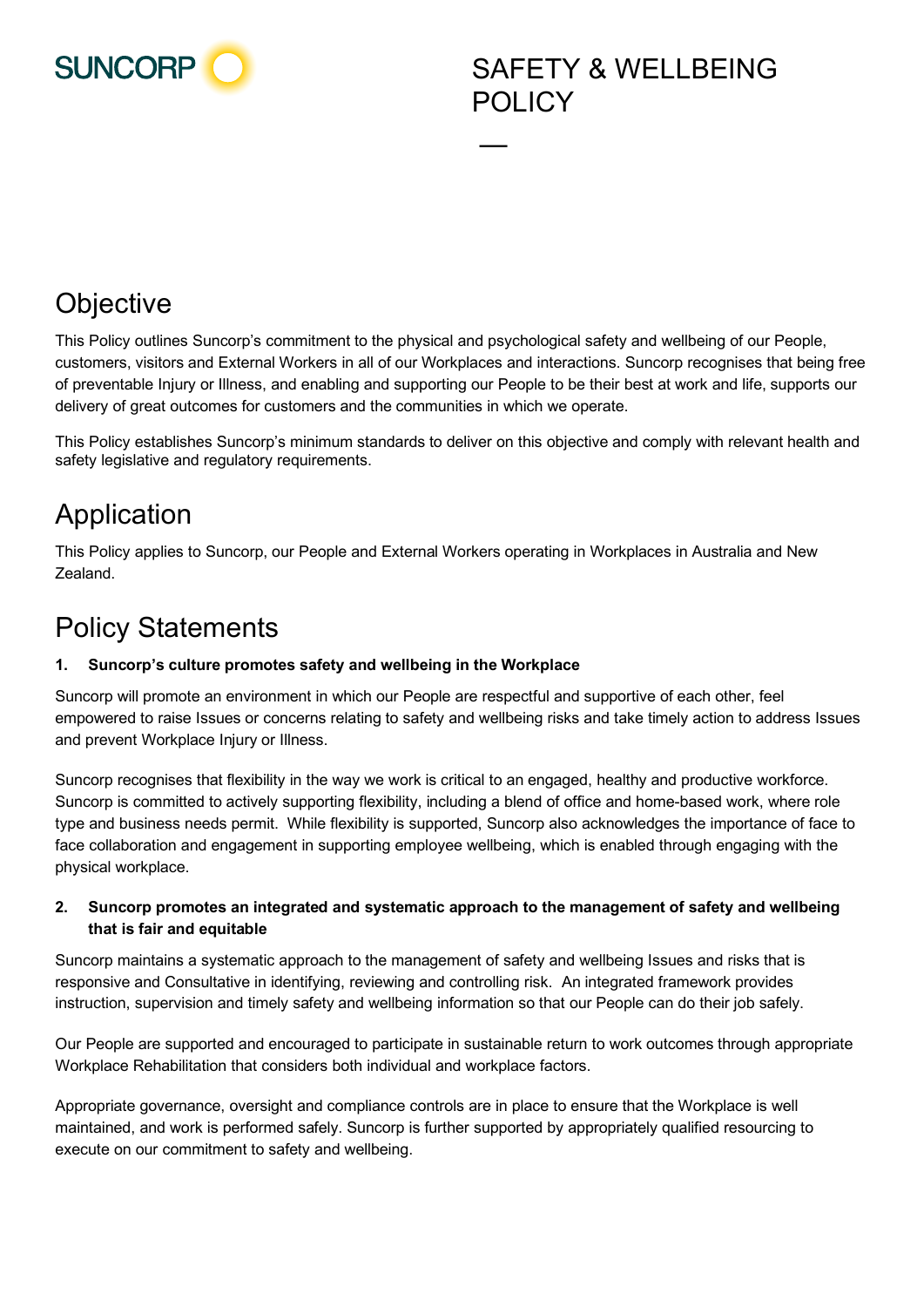### **3. Suncorp maintains a continuous improvement approach to safety and wellbeing and regularly monitors the effectiveness of the safety management system**

Suncorp regularly monitors and measures the effectiveness of the safety management system, proactively identifying emerging risks and working together with our People and others in applying new controls that eliminate or minimise risks to physical and psychological safety and wellbeing where required.

In consultation with the Boards, Suncorp establishes measurable safety and wellbeing objectives, targets and reporting requirements designed to control risk and empower ownership.

#### **4. Suncorp takes pro-active steps to manage the safety and wellbeing considerations of COVID-19**

Suncorp acknowledges that COVID-19 has a unique set of safety and wellbeing risks. So far as is reasonably practicable, Suncorp will take action to ensure that these risks are managed in the Workplace and safeguard the health of our customers, People and External Workforce. As part of this commitment, Suncorp expects that our People and External Workers are vaccinated consistent with the requirements in the COVID-19 Safety Standard applicable to their jurisdiction.

## Role Accountabilities and Responsibilities

Safety and wellbeing is everyone's responsibility at Suncorp.

### **1. Employees:**

Responsible for ensuring the following:

- Performing work safely, following this Policy, related standards (including the COVID-19 Safety Standard), guidelines, processes and procedures, along with information, learning and instruction necessary to their role;
- Taking reasonable care for their own safety, physical and mental wellbeing, and that of others;
- Reporting safety and wellbeing Issues and risks straight away;
- Working together with their Leader and others, to prevent and manage safety and wellbeing Issues and risks; and
- Fulfilling requirements of Specialised Roles where relevant (Emergency and First Aid), following this Policy, related standards, guidelines, processes and procedures, along with information, learning and instruction necessary to their role.

### **2. External Workers:**

Responsible for ensuring the following:

- Performing work safely, following this Policy, related standards, guidelines, processes and procedures, along with information, learning and instruction necessary to their role;
- Reporting safety and wellbeing Issues and risks to Suncorp straight away;
- Fulfilling their safety responsibilities in accordance with the firm or company which directly engages them; and
- Comply with relevant safety and wellbeing requirements, including the COVID-19 Safety Standard, when working in a Suncorp Workplace.

#### **3. Leaders:**

Through appropriate management, instruction and supervision, are responsible for ensuring the following:

- Employees and External Workers understand and adhere to their roles and responsibilities;
- Resources are provided for the management of safety and wellbeing;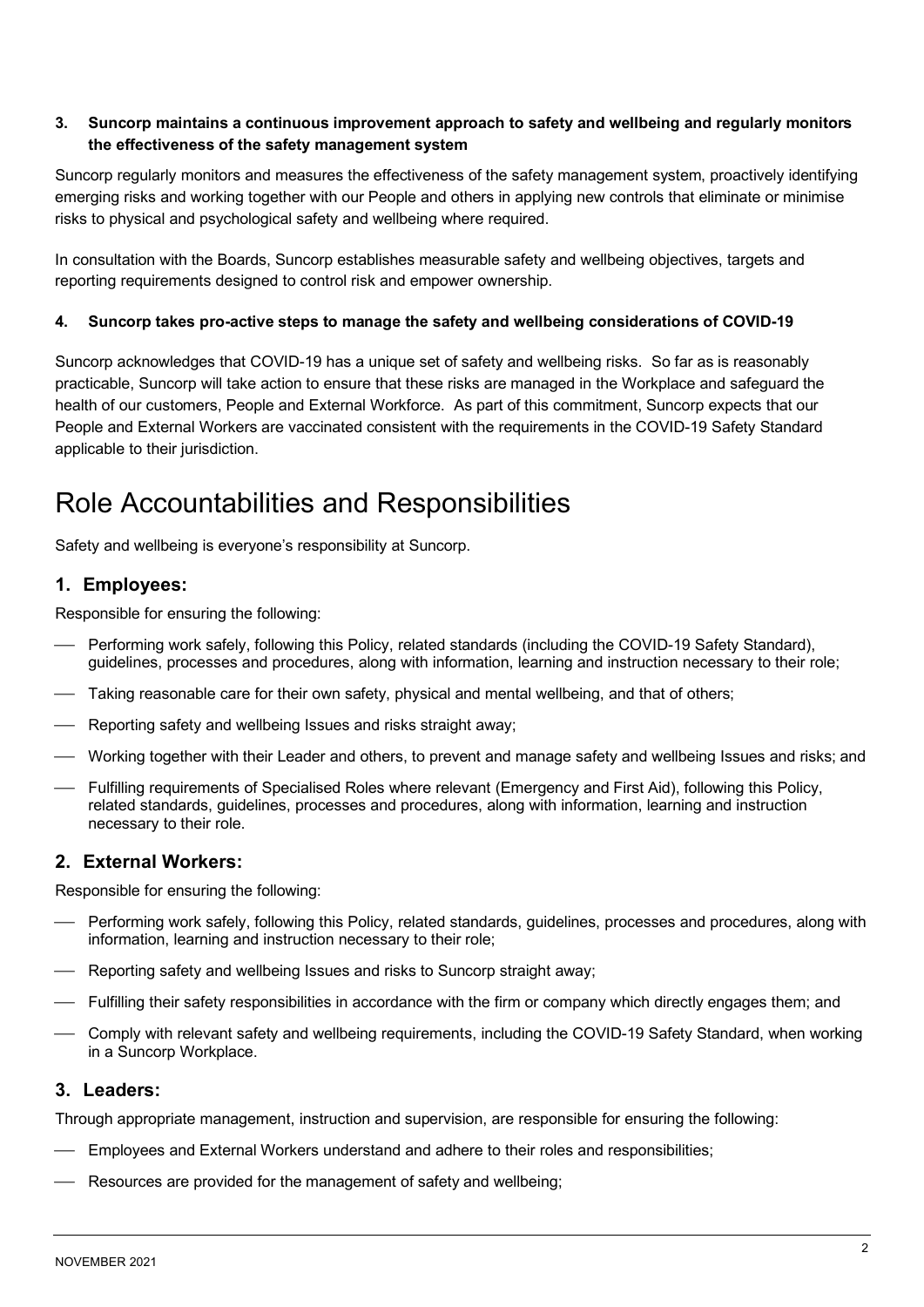- Employee wellbeing is monitored through genuine care and contribution to a physically and mentally healthy and safe Workplace, leading by example; and
- Reasonable and timely action is taken to resolve all reported safety and wellbeing Issues and risks, supporting Employee participation in Workplace Rehabilitation.

## **4. People, Culture and Advocacy:**

 Are responsible for governing this Policy, developing and maintaining the supporting framework and providing advisory support to Suncorp.

## **5. Executive Leadership Teams:**

- Monitoring and review of performance against established targets and objectives.
- Responsible for leading, promoting and integrating best practice safety and wellbeing management and culture.
- Function CEO or equivalent positions within the Executive Leadership Team are accountable for implementing within their respective function all People, Culture and Advocacy Policies and procedures in relation to Safety and Wellbeing.

## **6. Group Chief Executive Officer**

 Accountable to the Board and the Board Risk Committee for the implementation of this Policy and the supporting framework and strategy.

### **7. Board:**

- Oversight of Suncorp's safety and wellbeing performance.
- Subsidiary Boards must ensure that all relevant safety requirements are identified, implemented, and complied with as required by this Policy and all applicable legislation.

## **8. Officers:**

 Are responsible for exercising due diligence and ensuring that all relevant safety requirements are identified, implemented, and complied with as required by this Policy and all applicable legislation.

## Policy Exemptions

No exemptions apply to this Policy. Country level policies should only be developed where there are local legal or regulatory requirements to do so.

## Policy Breaches

All Policy breaches must be recorded in IRIIS in accordance with the Incident Management Standard, with the Policy Owner notified. Non-compliance with this Policy may result in disciplinary action (including termination of employment).

To the extent that this Policy imposes an obligation on Suncorp, it does not form a contractual term, condition or representation.

## Key Terms

Unless otherwise defined in this Policy, commonly used terms and phrases are defined in the [Standard: Policy](http://info.int.corp.sun/risk/Documents/Standard%20Definitions%20Document.pdf)  [Definitions.](http://info.int.corp.sun/risk/Documents/Standard%20Definitions%20Document.pdf)